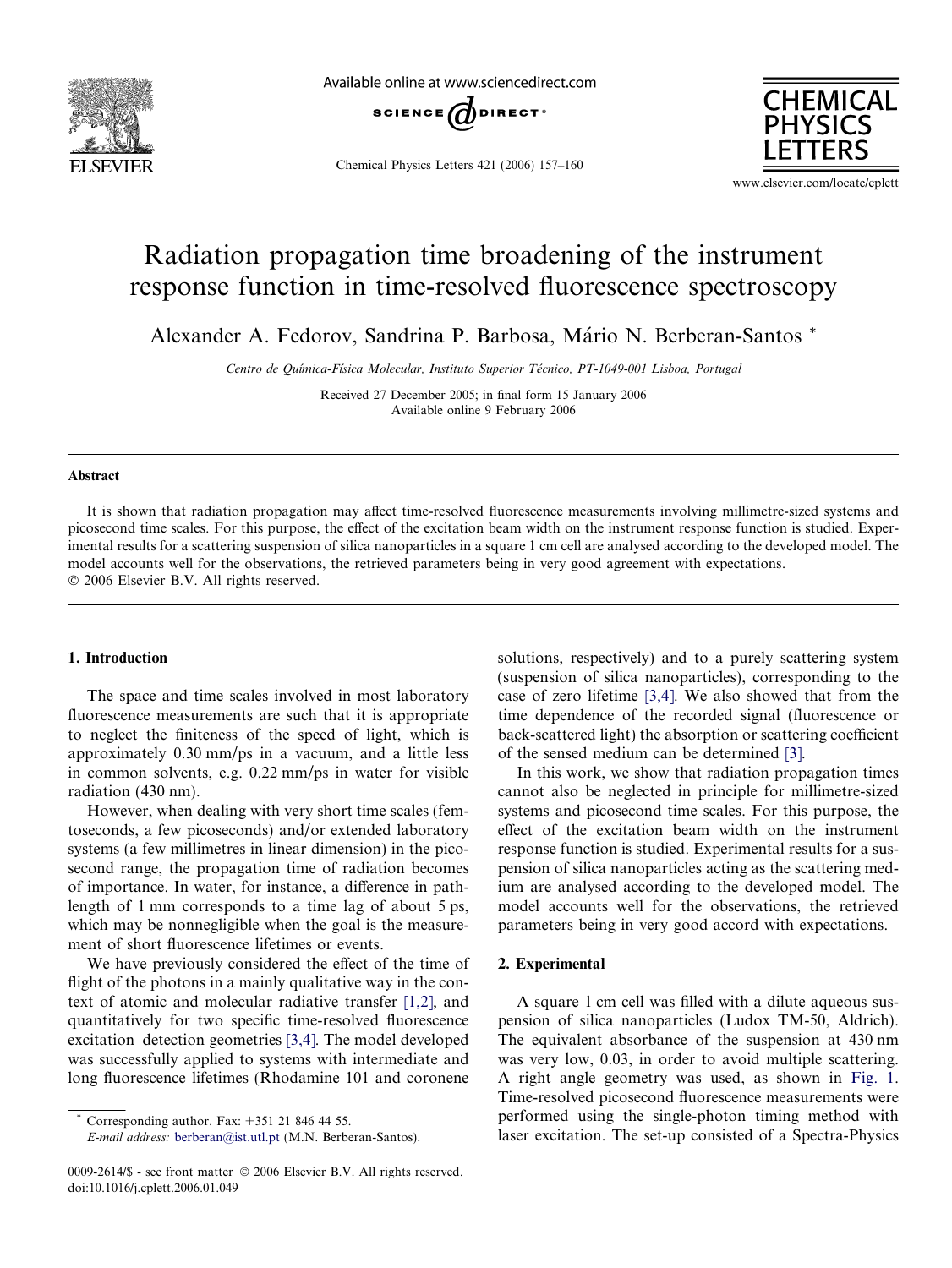<span id="page-1-0"></span>

Fig. 1. Right angle geometry. The exciting radiation, with a flat intensity profile, passes through a slit  $\Delta x$ . The light scattered at point a has a delay  $\Delta x/v$  with respect to excitation light scattered at point b. Multiple scattering is not considered.

Millenia Xs Nd:YVO4 diode pumped laser, pumping a pulse picked Spectra-Physics Tsunami titanium-sapphire laser, delivering 100 fs frequency-doubled pulses at a repetition rate of 4 MHz. The wavelength selected after frequency doubling was 430 nm. The emission signal passed through a depolarizer, a Jobin-Yvon HR320 monochromator with a grating of 100 lines/nm and 1 mm slits, and was detected with a Hamamatsu 2809U-01 microchannel plate photomultiplier (MCP-PMT). A time scale of 0.65 ps/ channel was used. The initial width (1.5 mm) of the excitation laser beam after frequency doubling was increased with lenses in order to obtain a flat horizontal intensity profile with a width of ca. 10 mm. An entrance slit placed before the cell, see Fig. 1, allowed to control the effective width  $\Delta x$  of the excitation beam entering the cell. The vertical dimension of the beam (6 mm) was essentially constant, i.e., after passing the entrance slit the beam cross section had a rectangular shape. Detection optics was such that only scattered photons coming from the center of the cell (less than 1 mm image size) were detected, see Fig. 1.

## 3. Theory

Suppose that the laser pulse duration is so brief that it approaches a delta function. Further assume that the laser pulse has a flat intensity profile with a width larger than the entrance slit  $\Delta x$ , cf. Fig. 1. The finite width of the entrance slit will necessarily broaden the excitation pulse, as there is a time difference  $\Delta t = \Delta x/v$  (where v is the speed of light in the medium) between the photons scattered in points  $a$  and b, and collected at the detector, see Fig. 1. For an excitation beam with rectangular cross section and with a flat intensity profile, and for an optically thin scattering medium, the resulting outgoing pulse is a rectangular function  $S(t)$ whose width is  $\Delta t$ , Fig. 2.

On the other hand, even for a narrow entrance slit, the recorded signal, the so-called instrument response function (IRF), is not a delta function, owing mainly to the temporal broadening contribution of the photomultiplier (transit



Fig. 2. Rectangular pulse as a result of propagation time broadening of a spatially extended delta pulse.

time spread, or TTS) [\[5–8\],](#page-3-0) and in some apparatuses also to other contributions like the temporal broadening contribution of the diffraction grating monochromator [\[7–9\]](#page-3-0). For a narrow entrance slit, the IRF will be denoted  $L_0(t)$ . In this way, the observed IRF  $L(t)$  for an entrance slit  $\Delta x$  will be

$$
L(t) = S(t) \otimes L_0(t), \qquad (1)
$$

where  $\otimes$  stands for the convolution between two functions. The main effect is an additional broadening of the IRF.

Assuming that  $L_0(t)$  is a Gaussian function, the effect of a finite slit  $\Delta x$  when  $S(t)$  is narrower than  $L_0(t)$  will be to broaden the Gaussian profile of the IRF, without significantly changing its shape. Only when the width of  $S(t)$ approaches or exceeds that of  $L_0(t)$  does the shape of  $L(t)$  deviates significantly from the Gaussian shape.

It follows from Eq. (1) that the variance of  $L(t)$  is

$$
\sigma^2 = \sigma_0^2 + \sigma_S^2,\tag{2}
$$

where  $\sigma_S$  is the standard deviation of  $S(t)$  and  $\sigma_0$  is the standard deviation of  $L_0(t)$ . For a rectangular distribution, the standard deviation is related to the width  $\Delta t = \Delta x/v$  by

$$
\sigma_{\rm S} = \frac{1}{2\sqrt{3}} \frac{\Delta x}{v}.
$$
\n(3)

One obtains from Eqs. (2) and (3) that

$$
\sigma^2 = \sigma_0^2 + \frac{1}{12v^2} (\Delta x)^2.
$$
 (4)

Note that for a Gaussian function, the full width at half maximum (FWHM) is

$$
FWHM = 2\sqrt{2\ln 2}\sigma = 2.35\sigma,\tag{5}
$$

where  $\sigma$  is the standard deviation.

#### 4. Experimental results and discussion

Experimental IRFs were recorded for several entrance slits with the set-up described in Section [2](#page-0-0). As shown in [Fig. 3,](#page-2-0) the function  $L(t)$  was always very close to a Gaussian, except for its far right wing (characteristic of most MCPs), which is irrelevant for our purposes. The standard deviation for each slit width was computed from the FWHM using Eq. (5). A plot of the variance  $\sigma^2$  as a function of  $(\Delta x)^2$  is shown in [Fig. 4](#page-2-0), and can be seen to follow a straight line (within experimental uncertainty), in agree-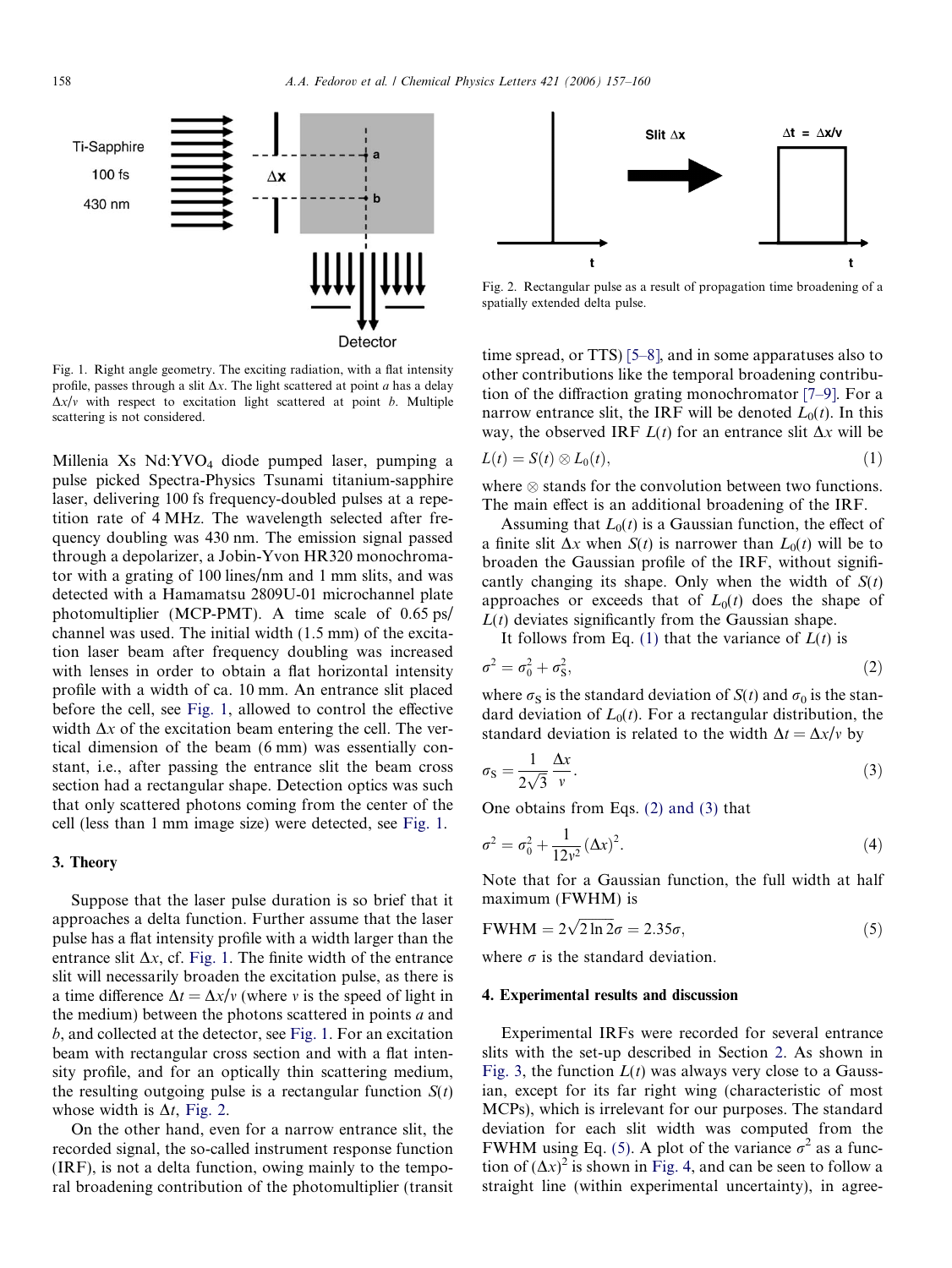<span id="page-2-0"></span>

Fig. 3. Instrument response function (IRF) recorded for two extreme values of the entrance slit width, 1 and 10 mm. The IRF is practically Gaussian (dashed line) for all slit widths used.



Fig. 4. Variance of the IRF as a function of the square of the slit width (for  $\Delta x \le 7$  mm). The full line is the linear regression result.

ment with Eq. [\(4\)](#page-1-0). The point for  $\Delta x = 10$  mm (not shown) is out of trend, owing to the beam profile edge effect.

From the intercept and slope one obtains, respectively, a minimum FWHM of  $31 \pm 1$  ps, and a light speed of  $0.21 \pm 0.02$  mm/ps. Both values are in good agreement with expectations. Indeed, from the refractive index of water at 430 nm and at 20 °C,  $n = 1.3407$  [\[10,11\]](#page-3-0), the computed speed of light is  $v = c/n = 0.224$  mm/ps.

The FWHM dependence on slit width is not linear (except for very large  $\Delta x$ ), as follows from Eqs. [\(4\) and](#page-1-0) [\(5\)](#page-1-0). This dependence is displayed in Fig. 5. The point for  $\Delta x = 10$  mm is clearly out of trend for the above mentioned reasons. It is also seen that the FWHM increases noticeably with respect to the minimum value of 31 ps for a slit as narrow as 3 mm.

In this work, the effect of the entrance slit width on the IRF was studied. A similar study could have been carried out on the exit slit width instead. The results are expected to be similar whenever the area viewed by the monochromator entrance slit is several mm wide. In this case however, other factors may play a role, such as a change in the illuminated area of the photocathode with the slit width [\[7,9\].](#page-3-0)

The results obtained show that radiation propagation times cannot in principle be neglected in millimetre-sized



Fig. 5. Full width at half maximum (FWHM) as a function of the slit width. The full line is the fitted curve with the parameters obtained from Eq. [\(4\)](#page-1-0).

systems for picosecond time scales. The importance of this contribution will be the more relevant, the narrower the IRF, hence the shorter the TTS of the MCP used, as follows from Eq. [\(4\).](#page-1-0) MCPs with a TTS shorter than the current 25 ps FWHM for the fastest models may become available in the future, depending on technical improvements and market needs. A microchannel plate PMT with a TTS as short as 10 ps FWHM is reported to have been produced [\[12\]](#page-3-0).

Another fast detector used in time-resolved fluorescence is the streak camera. With this type of detector it is possible to attain a resolution better than 500 fs in the accumulative mode [\[13,14\]](#page-3-0). The results obtained here are also relevant for measurements with streak camera detection, provided the experimental geometry corresponds to [Fig. 1.](#page-1-0)

In fluorescence lifetime measurements, the usual procedure is to record the IRF at the excitation wavelength using a scattering solution, and then to measure the fluorescence decay of the sample at the emission wavelength. Radiation propagation time artifacts may occur whenever the solvents used in the two measurements have different refractive indexes, or when the optical densities or slits used differ in the two cases. The same applies to the alternative procedure of using a reference fluorophore. For the current MCPs, a laser beam width of 1.5 mm or less ensures nevertheless that no significant radiation propagation time broadening occurs, as shown in Fig. 5. This may not be the case when faster MCPs become available, or when streak cameras are used.

# 5. Conclusions

The effect of the finiteness of the speed of light on the instrument response function in fluorescence lifetime measurements was demonstrated quantitatively by studying the effect of the excitation beam width on the instrument response function. Experimental results for a dilute suspension of silica nanoparticles were analysed according to the developed model. The model accounts well for the observa